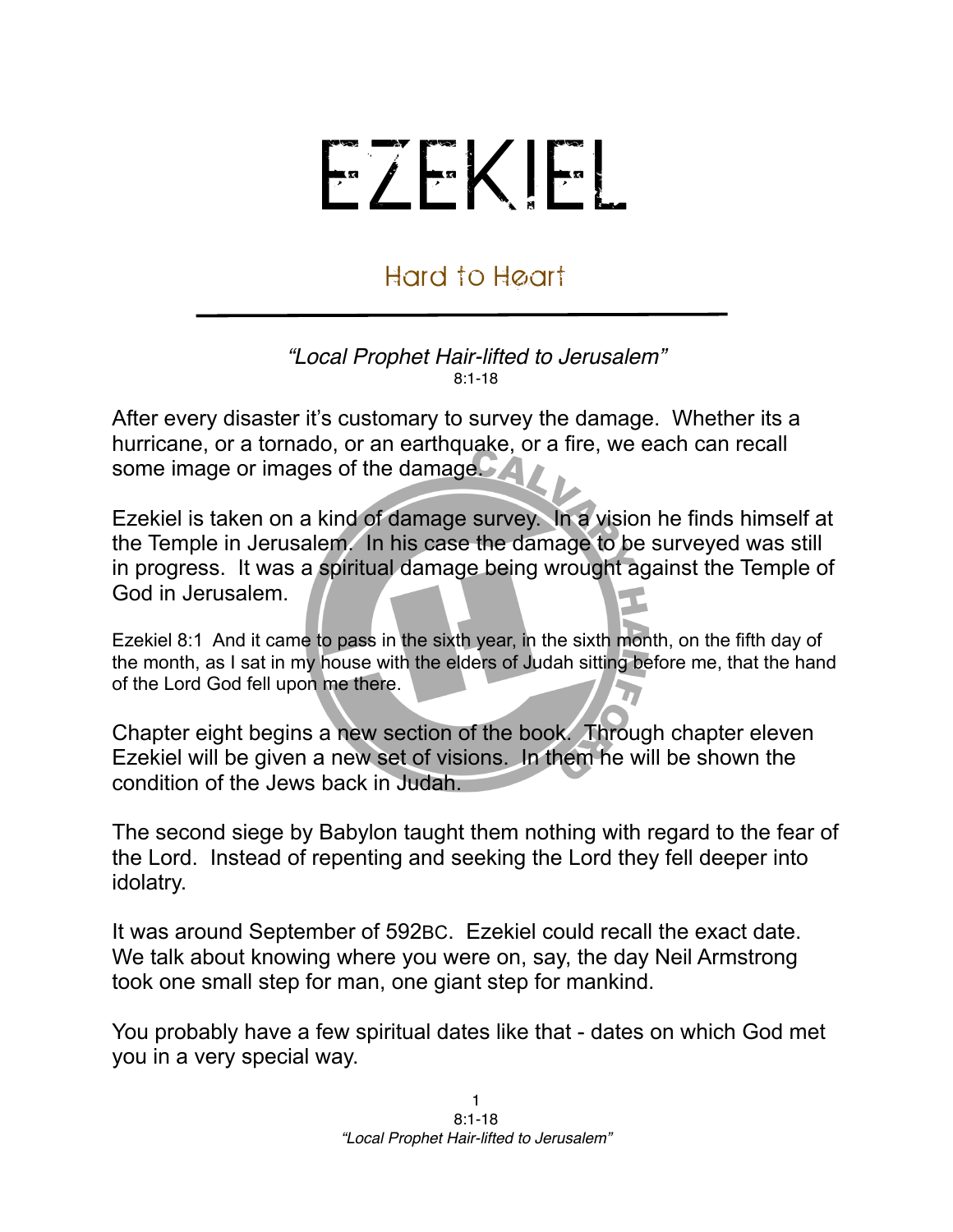The "elders" came to Ezekiel. It's a good sign when leaders are seeking the word of God.

It's also good for them to seek a word *from* God - which would be more technically accurate to what they were doing. With God's inerrant authoritative Word to anchor us, we need to be seeking direction from Him. Where does He want to lead? What doors is He opening, and which are shut or shutting?

We are a people of the Word *and* the Spirit. It is not being led by God, by His Spirit, to simply determine decisions and direction based on our own wisdom. God still speaks.

Ezekiel 8:2 Then I looked, and there was a likeness, like the appearance of fire - from the appearance of His waist and downward, fire; and from His waist and upward, like the appearance of brightness, like the color of amber.

If you're a comic book reader you can't help but think of the Human Torch. *"Flame on!"* 

In verse four Ezekiel will let us know that this is the same Person he saw in chapter one. It is a pre-incarnate appearance of Jesus Christ - albeit a very unusual one. He was almost fully on fire but not quite - indicating His judgment was near but not quite yet.

Ezekiel 8:3 He stretched out the form of a hand, and took me by a lock of my hair; and the Spirit lifted me up between earth and heaven, and brought me in visions of God to Jerusalem, to the door of the north gate of the inner court, where the seat of the image of jealousy was, which provokes to jealousy.

This is why I say Ezekiel was "hair-lifted" to Jerusalem.

Some say this was literal - that Ezekiel was literally picked-up by his hair and physically transported. Others point out the emphasis on it being "visions" of God.

Either way, it was real. Whether physically or spiritually, Ezekiel was transfered to these scenes.

What is "the image of jealousy... which provokes to jealousy?"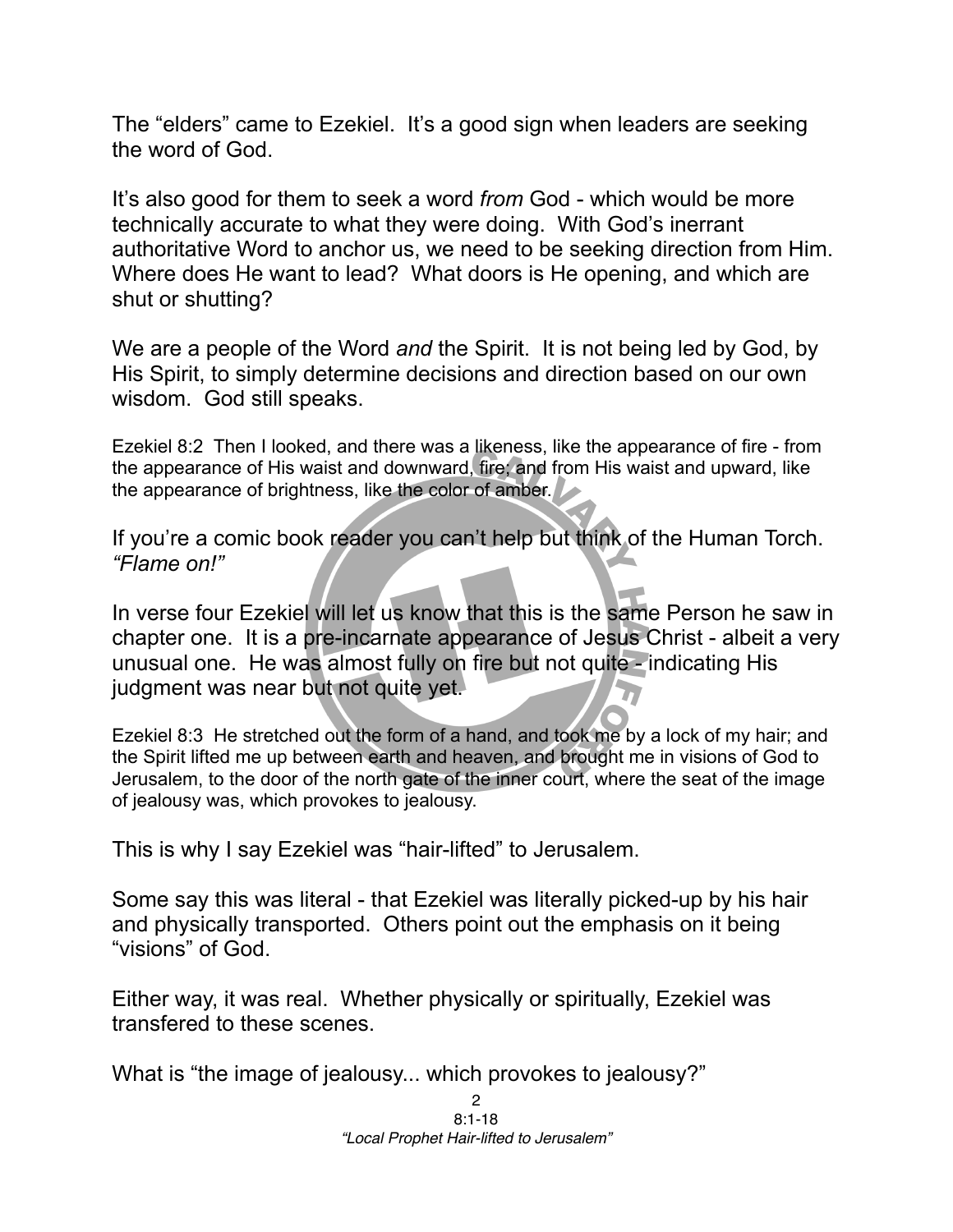Ezekiel 8:4 And behold, the glory of the God of Israel was there, like the vision that I saw in the plain.

Ezekiel 8:5 Then He said to me, "Son of man, lift your eyes now toward the north." So I lifted my eyes toward the north, and there, north of the altar gate, was this image of jealousy in the entrance.

Ezekiel 8:6 Furthermore He said to me, "Son of man, do you see what they are doing, the great abominations that the house of Israel commits here, to make Me go far away from My sanctuary? Now turn again, you will see greater abominations."

The Jews had constructed an image, an idol, right in the Temple at the "door of the north gate of the inner court." It provoked the Lord to jealousy because, as He said, "the glory of the God of Israel was there" in the Temple.

It would be like an adulterer bringing home his adulteress to have sex while the wife watched. It was a "great abomination" that would eventuate in the Lord going "far away from [His] sanctuary."

Maybe the fact that the idol was placed near the inner court made it somehow seem more acceptable. Christians sometimes become enamored with worldly or even cultic practices. Instead of rejecting them, they bring them in to the church and give them credibility.

The Lord still sees it as abominable.

As bad as their having set up an idol, things were far worse.

Ezekiel 8:7 So He brought me to the door of the court; and when I looked, there was a hole in the wall.

Ezekiel 8:8 Then He said to me, "Son of man, dig into the wall"; and when I dug into the wall, there was a door.

Ezekiel 8:9 And He said to me, "Go in, and see the wicked abominations which they are doing there."

Ezekiel 8:10 So I went in and saw, and there - every sort of creeping thing, abominable beasts, and all the idols of the house of Israel, portrayed all around on the walls.

This was the original 'Hole in the Wall Gang.'

Let's talk briefly about the "hole in the wall." It may not seem like much, but it indicates that the Temple was in disrepair. They had time to build an idol but overlooked the upkeep of the Temple.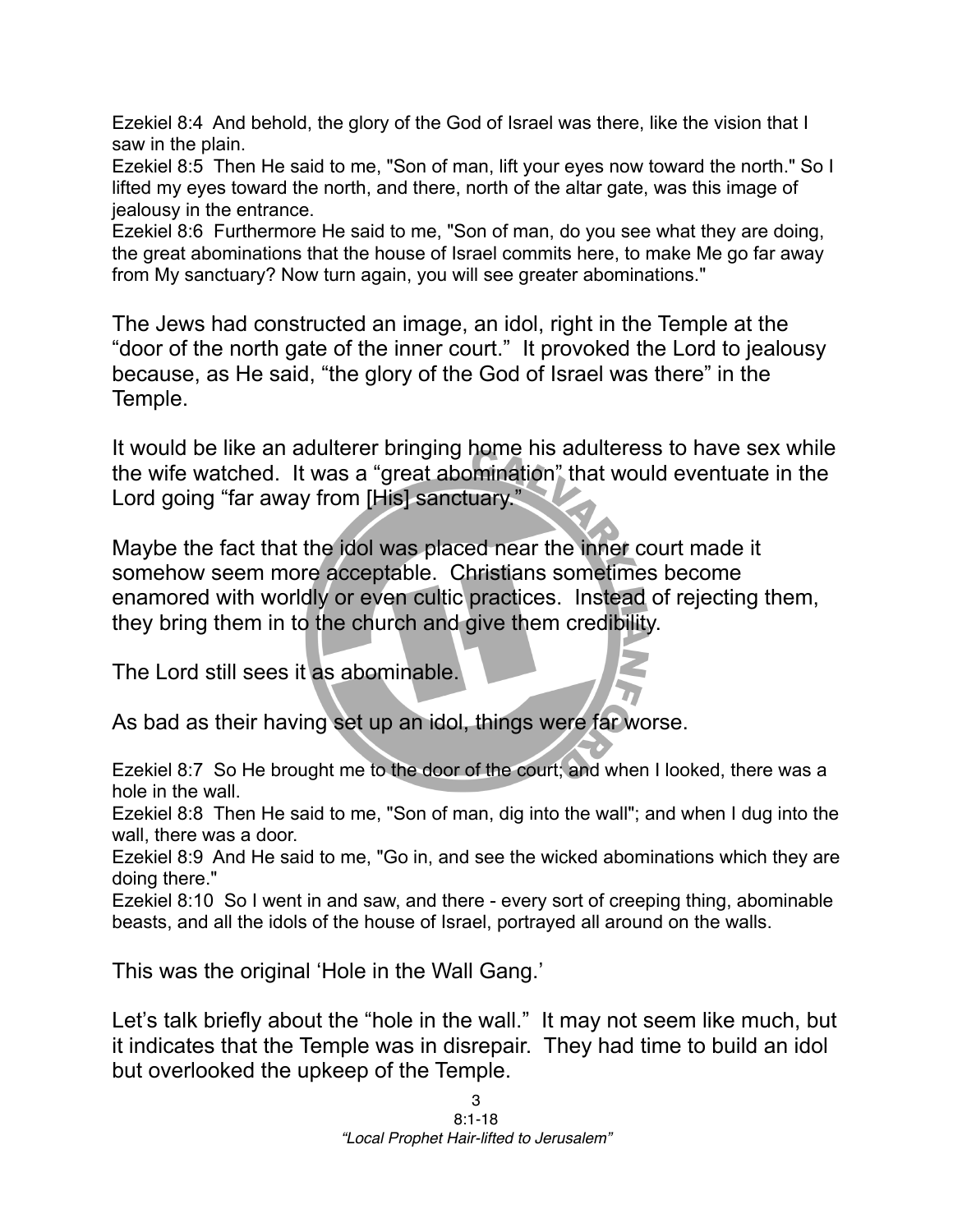Our spiritual adornment ought to be priority one. Anything and everything physical should come after the spiritual man or woman is cared for.

Even though our emphasis is on the spiritual, the physical things God provides us ought to reflect our passion for Him, too. There's nothing wrong with keeping the church clean and inviting. I've performed weddings at too many churches that are just a mess.

The idea of Ezekiel digging a hole and discovering a "door" indicates that this was a sort of 'secret' activity in an area kept somewhat private.

On the walls he saw representations of "creeping thing[s] [and] abominable beasts." Commentators are almost universal in saying this was a form of worship borrowed from Egypt.

Egypt was the place the Hebrews were held captive for four hundred years. Now in a sense they returned to Egypt, to what they had been delivered from.

If you were saved later in life chances are there are a few things you were delivered from. If you were saved at a young age you might not have ever gotten enslaved to certain habits. Still, you could say you were 'delivered' from them in the sense you were kept from being enslaved.

Does it make any sense to return to those things? Or to turn to them? No, it doesn't. But we can do it anyone, against good spiritual sense.

Ezekiel 8:11 And there stood before them seventy men of the elders of the house of Israel, and in their midst stood Jaazaniah the son of Shaphan. Each man had a censer in his hand, and a thick cloud of incense went up.

The Jewish Sanhedrin, the ruling council, isn't formed until after the Babylonian captivity. These are the "seventy... elders," the men who represented Israel.

"Incense" represents prayers ascending to God. These guys were praying instead to the gods of Egypt. They were prayerless and even worse than prayerless.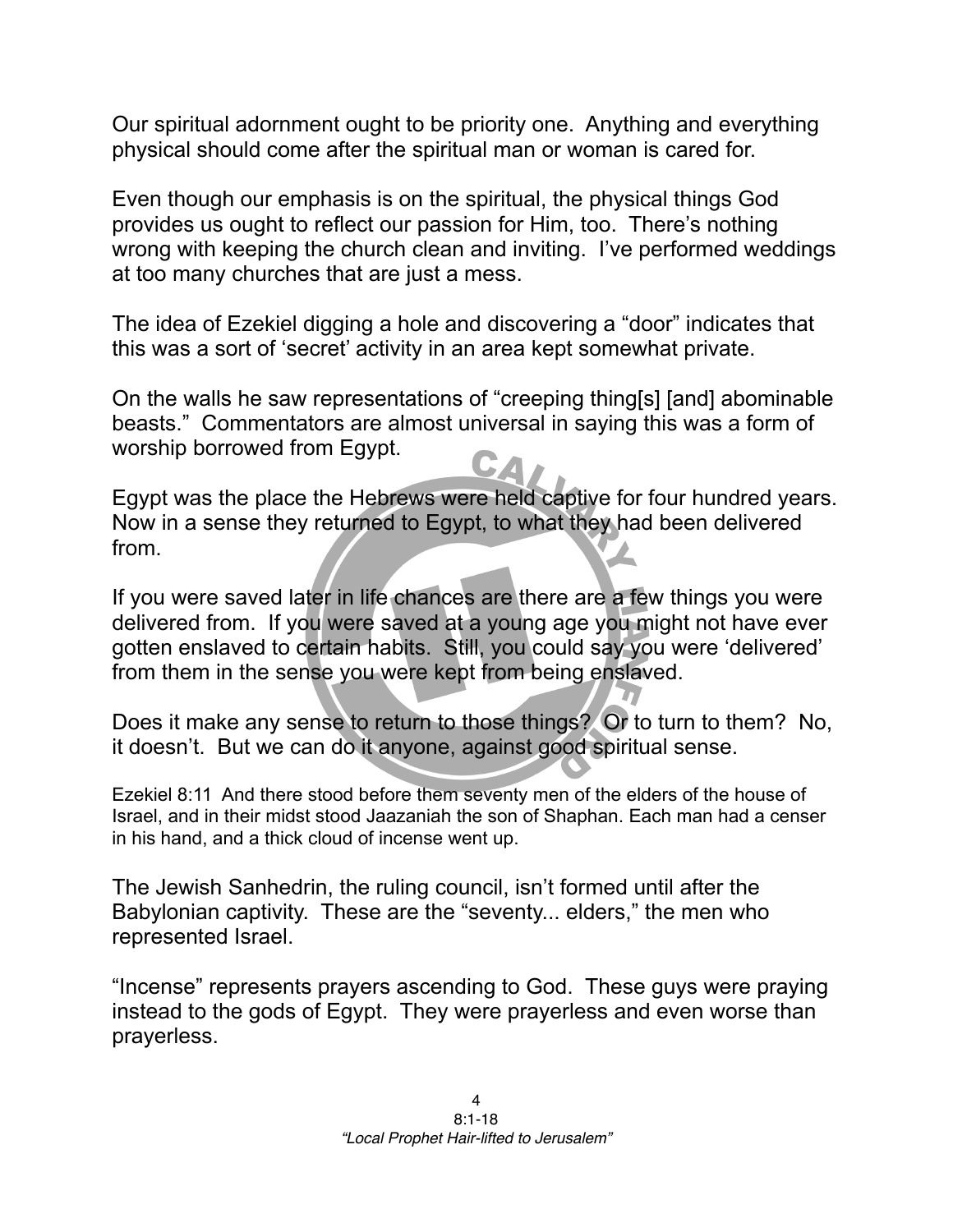These seventy men ought to have been seeking God on behalf of the people. Instead, as a group, they were dabbling with the things that would bring Israel into bondage.

"Shaphan" is mentioned. He was the scribe who had read the rediscovered Book of the Law to King Josiah. It was that activity that fueled a reform and a revival.

Now his offspring, "Jaazaniah," stood in the midst of the seventy elders. He may have been some sort of leader among them, someone they looked to for insight into these Egyptian gods and practices. If there is a correlation to Shaphan, it could be that Jaazaniah was reciting to them how to worship Egypt-style.

Christians are often led astray by those who ought to know better. They are led astray by those who come from a strong tradition but now deny it and open themselves up to all manner of spiritual junk.

Ezekiel 8:12 Then He said to me, "Son of man, have you seen what the elders of the house of Israel do in the dark, every man in the room of his idols? For they say, 'The Lord does not see us, the Lord has forsaken the land.' "

Some have interpreted this verse to mean that each of the seventy was doing this at home, in secret. It seems more likely to indicate that in this secret fellowship hall they each had their favorite "idol."

Their newfound theology was "the Lord does not see us, the Lord has forsaken the land." The first phrase diminishes God while the second accuses Him.

They diminished God by saying "the Lord does not see us." If He didn't see them then He was not omnipresent. Lose one of the 'omni's' and you lose them all - omnipresence, omnipotence, omniscience.

The term "omnipresence" is borrowed from Latin. It is a compound of *omni*, meaning "all," and *praesens*, meaning "here." Thus, God is always here, close to everything, next to everyone.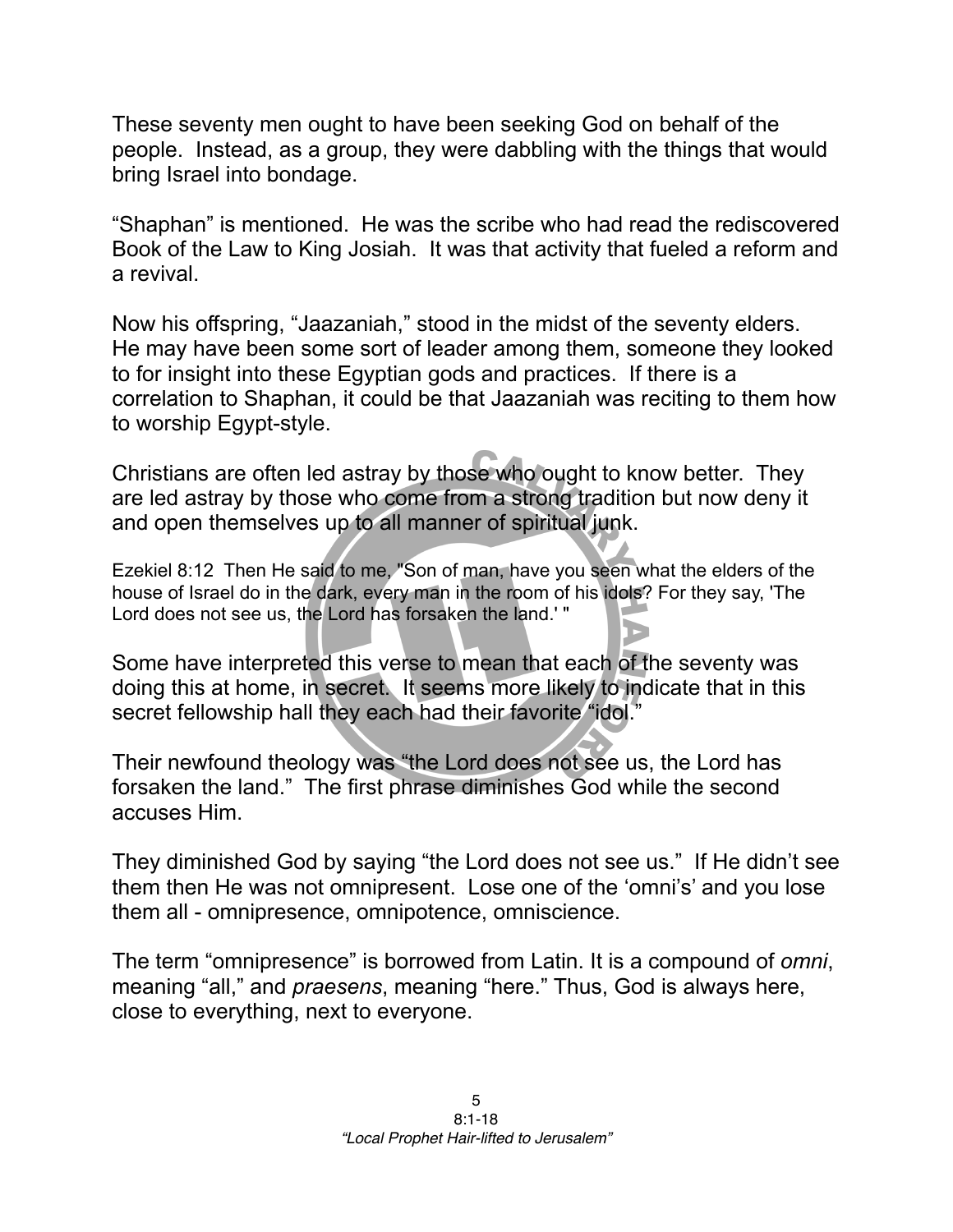Again, the term "omniscience" is borrowed from Latin. It is also a compound of *omni*, meaning "all," and *scienta*, meaning "knowledge." God is perfect in knowledge and knows everything that can be known throughout all of time.

As with the other 'omni' terms, "omnipotence" is a Latin compound of *omni*, meaning "all," and *potens*, meaning "power." God's omnipotence means that God is able to do accomplish all his holy will.

Be wary of any teaching that diminishes in any way the presence or the knowledge or the power of God.

"The Lord has forsaken the land" is an accusation. It accuses God of breaking His promises to Israel. It was a reaction to their subjection and suffering.

Notice how one-sided it is as an accusation. Yes, God made them unconditional promises regarding the land. He is still keeping those promises today! Israel is back in her land - even though the Hebrews still have not repented and turned to their Messiah, Jesus Christ.

There were also conditional promises. Disobedience would bring discipline.

The supposed problem of suffering is an argument, an accusation, that is frequently raised against God. It does not take into account man's free will and the entrance of sin into the universe by the exercise of that free will.

What is the answer to the accusation? Take a long look at Jesus. He came and suffered as a man to overcome sin. He suffered and died that you and I might live.

Why does suffering continue? Because God is not willing that any should perish but rather that all would come to repentance. Suffering continues because God delays His judgment upon sin waiting for more to be saved.

Ezekiel 8:13 And He said to me, "Turn again, and you will see greater abominations that they are doing."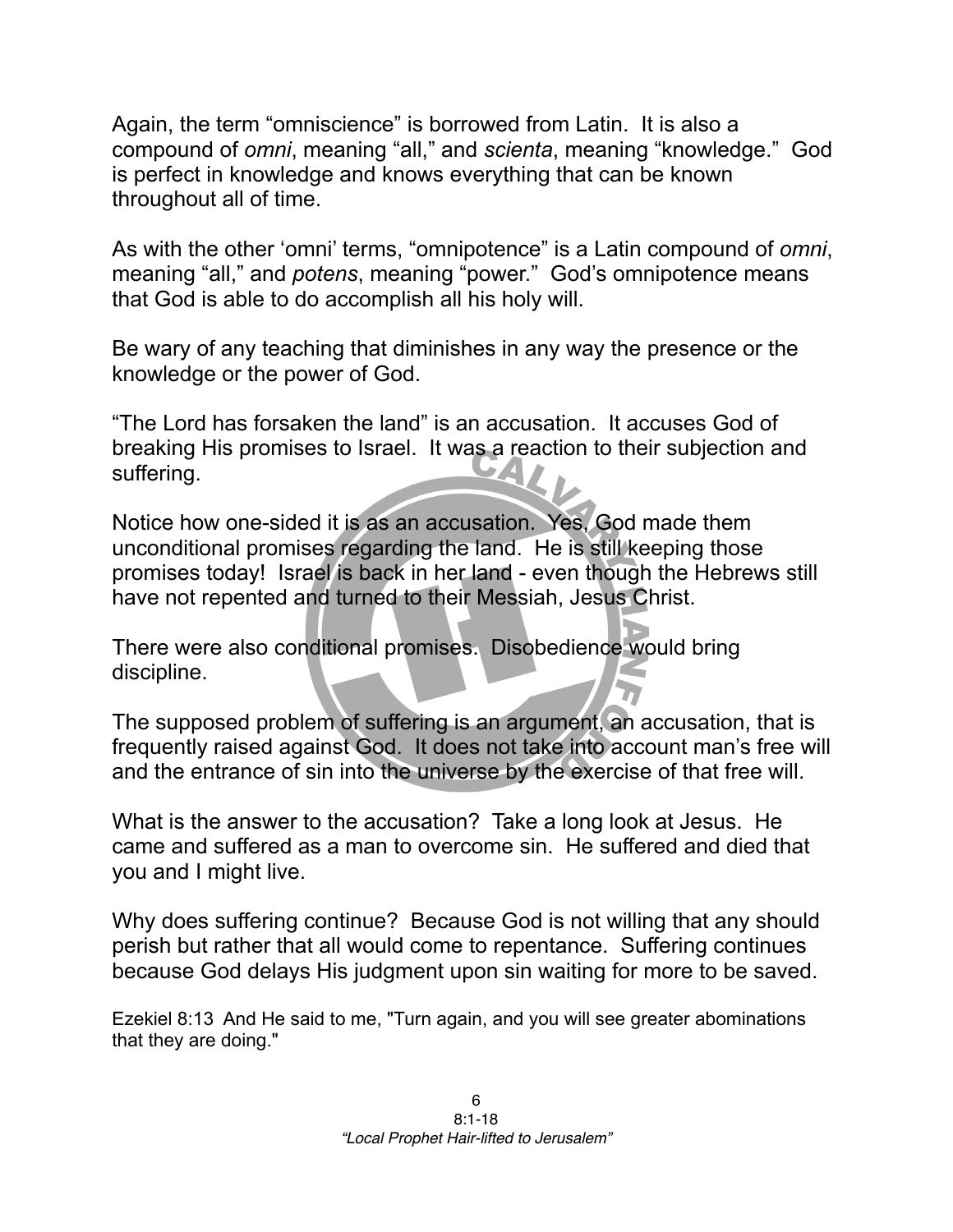Ezekiel 8:14 So He brought me to the door of the north gate of the Lord's house; and to my dismay, women were sitting there weeping for Tammuz.

This is the only mention of "Tammuz" in the Bible. From what I can gather he was a Babylonian agriculture and fertility god. He was thought to die each autumn and winter and then return to life each spring - following the course of nature. It was the time of year that, in their worship of Tammuz, the women ritually wept at his demise.

"Weeping" wasn't all that took place. Vile and immoral sexual practices accompanied the worship of Tammuz.

Ezekiel 8:15 Then He said to me, "Have you seen this, O son of man? Turn again, you will see greater abominations than these."

Ezekiel 8:16 So He brought me into the inner court of the Lord's house; and there, at the door of the temple of the Lord, between the porch and the altar, were about twentyfive men with their backs toward the temple of the Lord and their faces toward the east, and they were worshiping the sun toward the east.

In the service of the Temple the priests were divided into twenty-four groups called "courses." Each group served in sequence.

The number here, twenty-five, would represent all the priests plus the one high priest.

All the priests had literally turned their backs upon God and were instead worshipping the sun.

Ezekiel 8:17 And He said to me, "Have you seen this, O son of man? Is it a trivial thing to the house of Judah to commit the abominations which they commit here? For they have filled the land with violence; then they have returned to provoke Me to anger. Indeed they put the branch to their nose.

Ezekiel had seen a lot of abominations. It was not "trivial" in the sense that it greatly affected the daily lives of the people of God. Instead of peace they experienced "violence." Violence is a sign that a people are no longer worshipping God. It indicates they have no regard for the fact man was made in the image of God.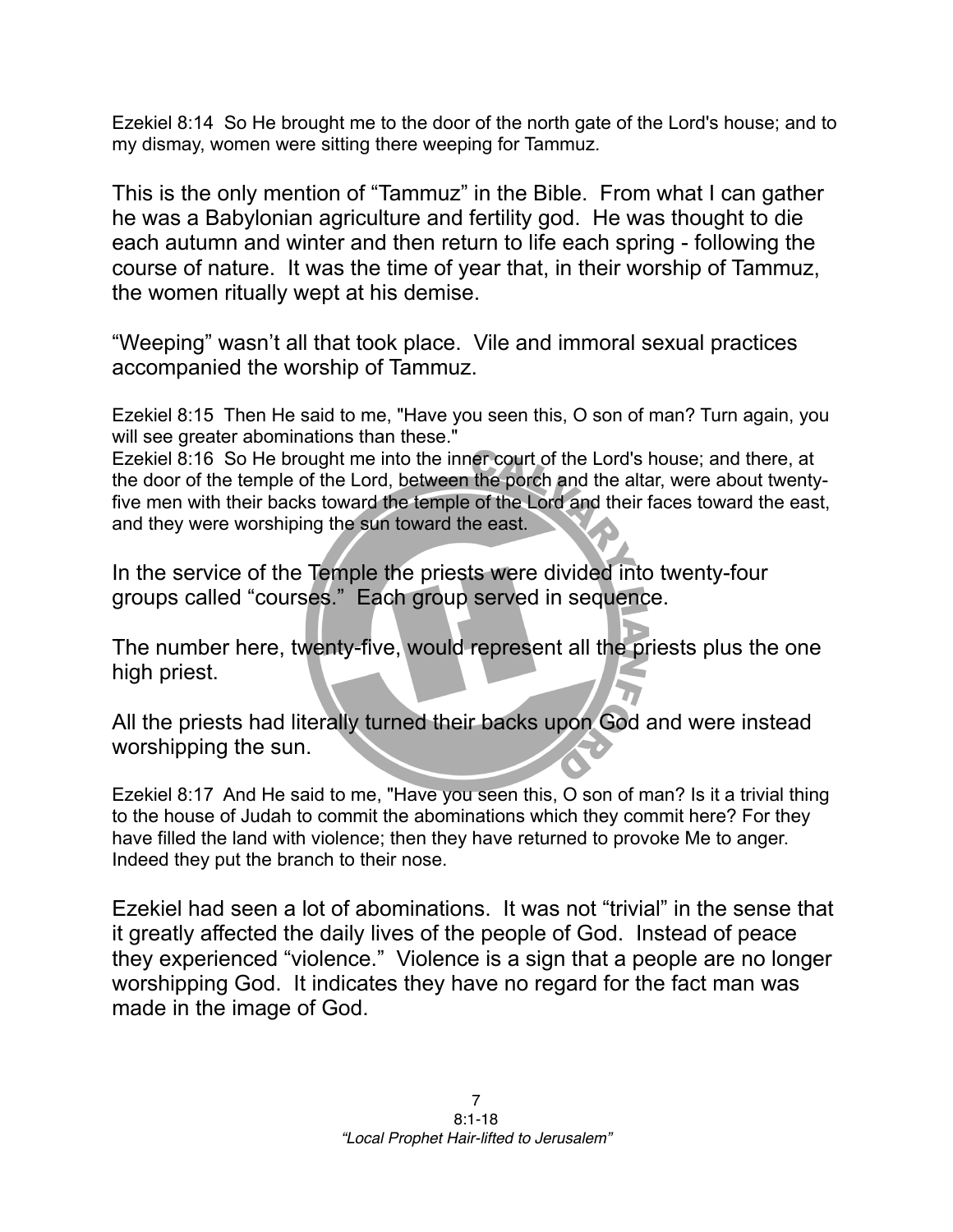It concerns me that our nation is filled with so much violence - both real and gratuitous. It is undeniable evidence that we do not treat others as having been made in the image of God.

Violence was one of the reasons God judged the world by the great flood. It is no small matter.

The Lord said, "they have returned to provoke Me to anger." The people took it for granted God would defend the Temple no matter their spiritual condition. It was provoking Him to act.

In fact, they were putting "the branch to their nose." Commentators have no idea exactly what this meant except to say that whatever it was it was the equivalent of thumbing their noses at God.

Ezekiel 8:18 Therefore I also will act in fury. My eye will not spare nor will I have pity; and though they cry in My ears with a loud voice, I will not hear them."

I keep putting this kind of declaration in the image of a child who deserves corporal punishment. If they have earned their spanking, no amount of crying can change the inevitable. You hear them but you "will not hear them" in the sense of changing your mind. A line has been crossed and there is only one possible outcome.

Ah, but afterwards the discipline yields its pleasant fruits.

Ezekiel was hair-lifted to Jerusalem. You and I will be air-lifted to the New Jerusalem. The resurrection and rapture of the church is imminent.

Meantime survey your life for anything that is causing or could cause spiritual damage. Get rid of it. Get ready.